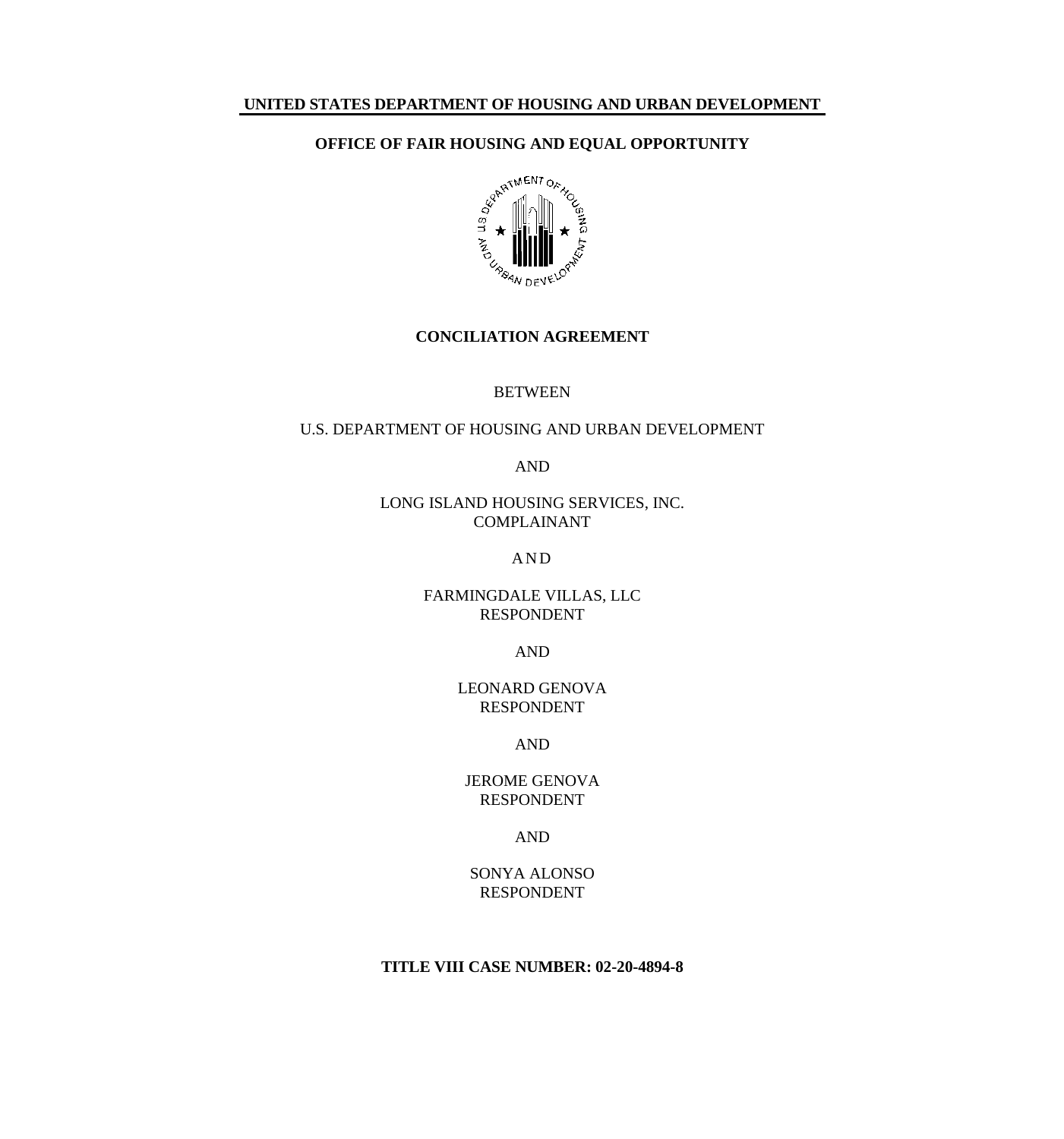Conciliation Agreement Long Island Housing Services, Inc. v. Farmingdale Villas LLC, et al. HUD No.: 02-20-4894-8

### **I. PARTIES AND SUBJECT PROPERTY**

This Conciliation Agreement ("Agreement") is entered into by the United States Department of Housing and Urban Development ("HUD" or the "Department"), Long Island Housing Services, Inc. ("Complainant") and Farmingdale Villas LLC, Leonard Genova, Jerome Genova, and Sonya Alonso (collectively "Respondents").

#### Complainant

Long Island Housing Services, Inc. 640 Johnson Ave., Suite 8 Bohemia, NY 11716

> Representing Complainant: Eun J. Torres, Esq. Long Island Housing Services, Inc. 640 Johnson Avenue, Suite 8 Bohemia, NY 11716-2624

#### Respondents

Farmingdale Villas, LLC. 300 Genova Court Farmingdale, NY 11735

Leonard Genova 300 Genova Court Farmingdale, NY 11735

Jerome Genova 300 Genova Court Farmingdale, NY 11735

Sonya Alonso 300 Genova Court Farmingdale, NY 11735

> Representing Respondents: Michael Mason, Esq. Mason & Mason, P.C. 394 Old Country Road Garden City, New York 11530

#### Subject Property

Farmingdale Villas, LLC. 300 Genova Court Farmingdale, NY 11735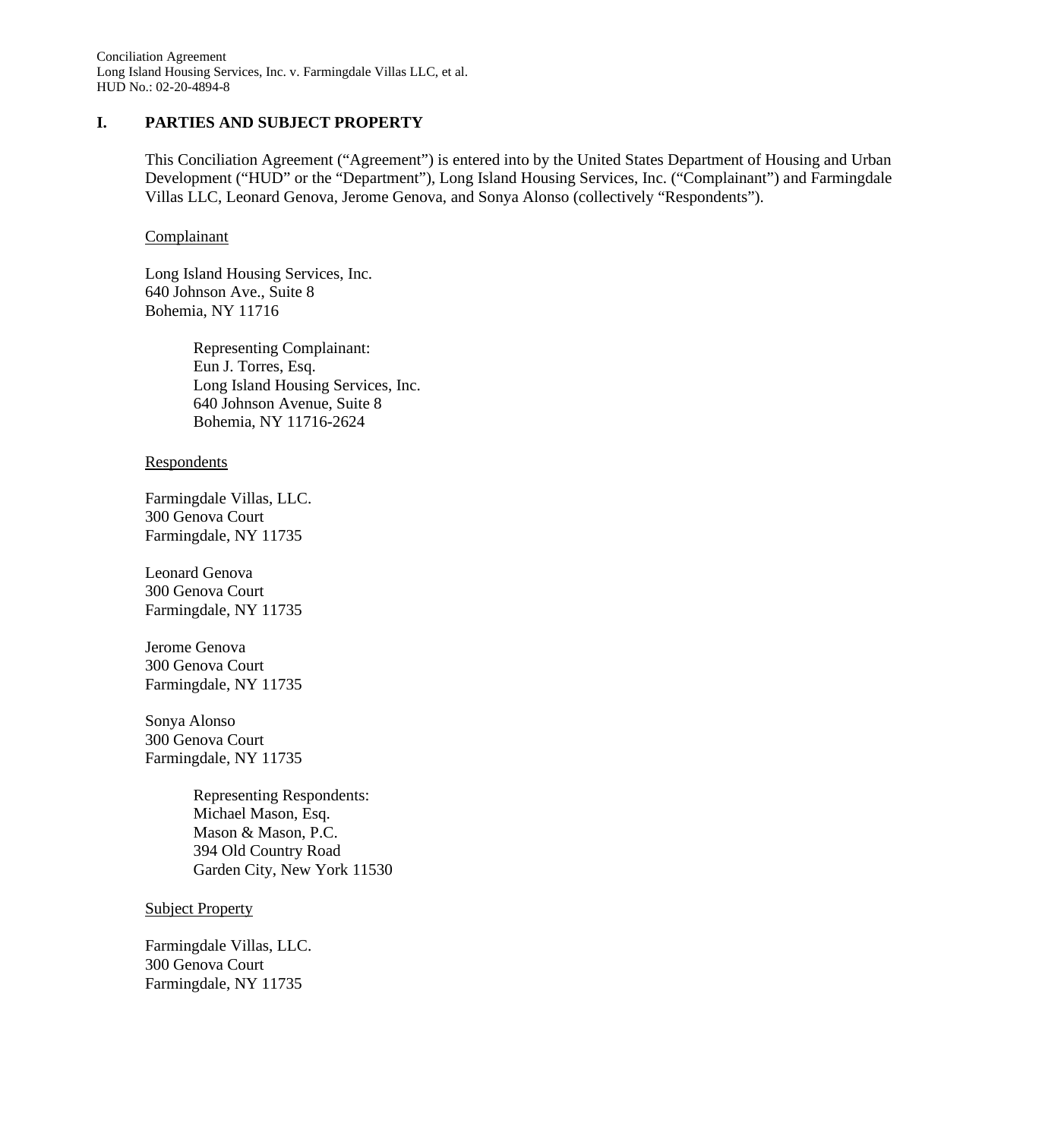## **II. STATEMENT OF FACTS**

Complainant, Long Island Housing Services, Inc., filed a housing discrimination complaint with the U.S. Department of Housing and Urban Development on January 17, 2020. Complainant alleges that Respondents, Farmingdale Villas, LLC, Leonard Genova, Jerome Genova, and Sonya Alonso, discriminated based on race in violation of the Fair Housing Act as amended in 1988, 42 U.S.C. 3601 *et seq*. (the "Act"). Specifically, Complainant alleges Respondents gave different information to white and black testers who inquired about housing opportunities at the subject property.

Respondents deny the allegations and admit no wrongdoing but agree to settle the claims in the underlying action by entering into this Conciliation Agreement. This Agreement does not constitute a finding by the Department.

## **III. TERM OF AGREEMENT**

This Conciliation Agreement shall govern the conduct of the parties to it for a period of three (3) years from the effective date of the Agreement.

## **IV. EFFECTIVE DATE**

The Parties expressly agree that this Agreement constitutes neither a binding contract under state or federal law nor a Conciliation Agreement pursuant to the Act, unless and until such time as it is approved by the Department through the Office of Fair Housing and Equal Opportunity (FHEO) Region II Director or his designee.

This Agreement shall become effective on the date on which it is approved by the FHEO Region II Director or his designee.

## **V. GENERAL PROVISIONS**

- 1. The Parties acknowledge that this Agreement is a voluntary and full settlement of the disputed complaint. The Parties affirm that they have read and fully understand the terms set forth herein. No party has been coerced, intimidated, threatened, or in any way forced to become a party to this Agreement.
- 2. Respondents acknowledge that they must comply with the Act, as amended in accordance with 42 U.S.C § 3602 *et seq.,* and that it is unlawful to retaliate against any person because that person has made a complaint, testified, assisted, or participated in any manner in a proceeding under the Act. Respondents further acknowledge that any subsequent retaliation or discrimination constitutes both a material breach of this Agreement, and a statutory violation of the Act.
- 3. This Agreement, after it has been approved by the Director or his designee, is binding upon Respondents, their employees, heirs, successors, assigns and all others in active concert with them in the ownership, operation, or management of the Subject Property.
- 4. This Agreement shall not be offered, used, or considered as evidence in any other proceeding of any type against or involving Respondents, except to the extent necessary to enforce the terms of this Agreement. Nothing in this Agreement shall be construed against or to the detriment of Respondents for any purpose.
- 5. The Parties acknowledge that, pursuant to Section 810(b)(4) of the Act, upon approval of this Agreement by the Director or his designee, it is a public document.
- 6. This Agreement does not in any way limit or restrict the Department's authority to investigate any other complaint involving the Respondents made pursuant to the Fair Housing Act, or any other complaint within the Department's jurisdiction.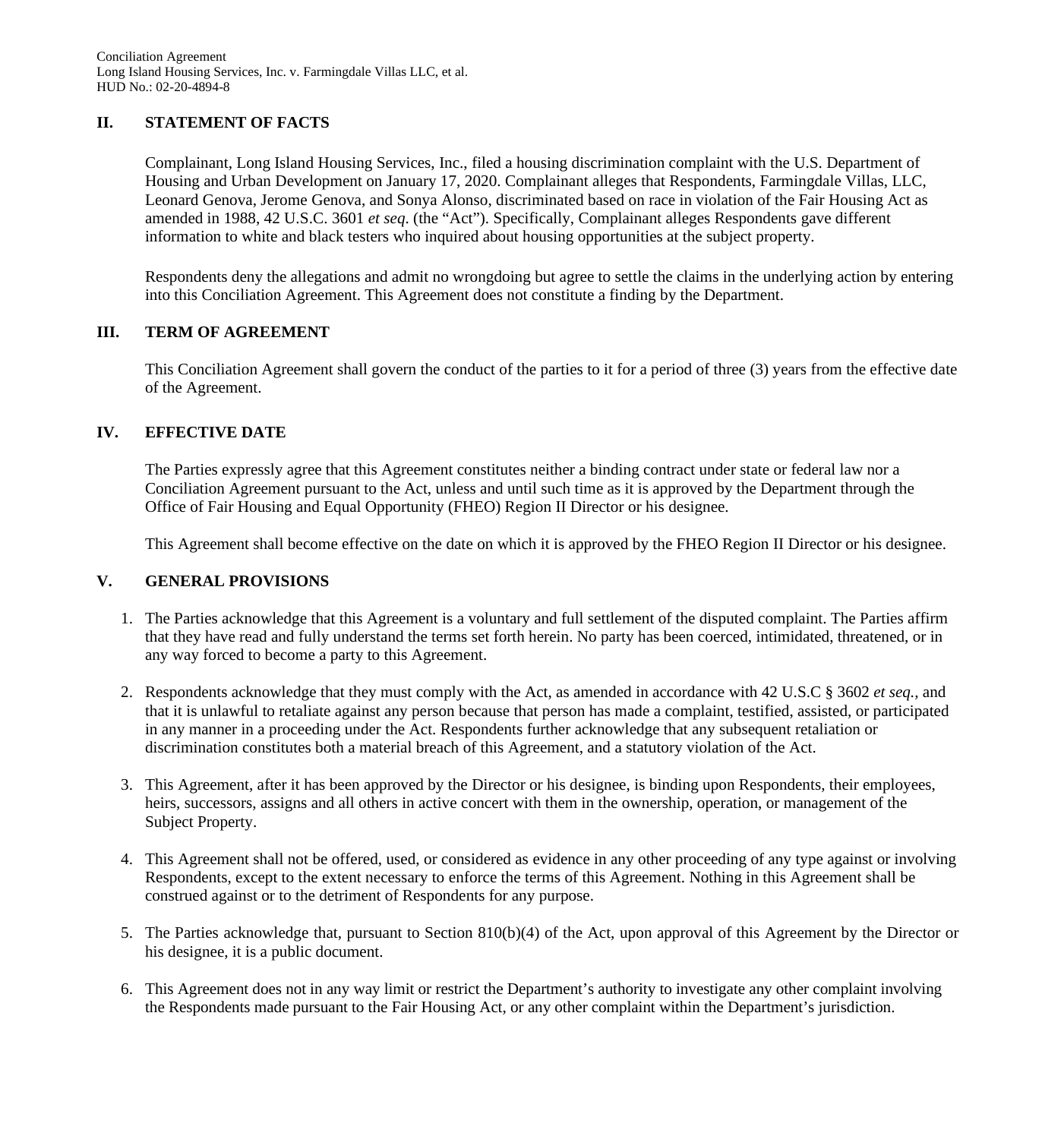- 7. No amendment to, modification of, or waiver of any provision of this Agreement shall be effective unless: (a) all signatories or their successors to the Agreement agree in writing to the amendment, modification or waiver; (b) the amendment, modification or waiver is in writing; and (c) the amendment, modification, or waiver is approved and signed by the Director or his designee.
- 8. The Parties agree that the execution of this Agreement may be accomplished by the Parties' signatures on separate pages, and that the executed Signature Pages attached to the body of this Agreement constitute one document. Signatures may be submitted to the Department electronically or by mail.
- 9. Respondents' signatory hereby acknowledges that he/she/they has/have legal and binding authority to execute this Agreement on behalf of the named Respondents in this matter.
- 10. Complainant's signatory hereby acknowledges that he/she/they has/have legal and binding authority to execute this Agreement on behalf of the named Complainant in this matter.
- 11. Complainant hereby forever waives, releases, and covenants not to sue the Department, Respondents, or their heirs, executors, assigns, agents, employees and attorneys with regard to any and all claims, damages and injuries of whatever nature, whether presently known or unknown, arising out of the subject matter of Title VIII Case Number 02-20-4894-8, or which could have been filed in any action or suit arising from said subject matter.
- 12. Respondents hereby forever waive, release, and covenant not to sue the Department, Complainant, or its successors, assigns, agents, officers, board members, employees and attorneys with regard to any and all claims, damages and injuries of whatever nature whether presently known or unknown, arising out of the subject matter of Title VIII Case Number 02-20- 4894-8 or which could have been filed in any action or suit arising from said subject matter, except nothing herein shall preclude Respondents from having standing to take public positions, or seek legislative or judicial relief concerning HUD policies on cases of this nature.

## **VI. SETTLEMENT TERMS**

## **A. Relief for Complainant**

Within ninety (90) days of the effective date of this Agreement:

1. Respondents agree to pay, and Complainant agrees to accept, a one-time payment of \$25,000.00.

a. In accordance with federal law, this amount shall be reported on Internal Revenue Service form 1099. The parties agree that any and all tax liabilities on this amount will be the sole responsibility of the Complainant.

- b. Said payment will be made by Cashier's Check payable to Long Island Housing Services, Inc.
- c. Said payment will be sent to:

Long Island Housing Services, Inc. ATTN: Eun J. Torres, Esq. 640 Johnson Avenue, Suite 8 Bohemia, New York, 11716-2624

## **B. Relief in the Public Interest**

1. Respondent Farmingdale Villas agree to mandatory compliance monitoring by Complainant for the term of two (2) years from the date of the effective date of this Agreement. As part of the mandatory compliance monitoring, Complainant may analyze and assess Respondent Farmingdale Villas' website(s), advertisements, fair housing practices, and review Respondent Farmingdale Villas' non-discriminatory policies. If there are any findings or potential issues of housing discrimination, Complainant will inform the Department. Should the Department agree with the findings of issues of housing discrimination, Respondent Farmingdale Villas will be given thirty (30) calendar days to correct the alleged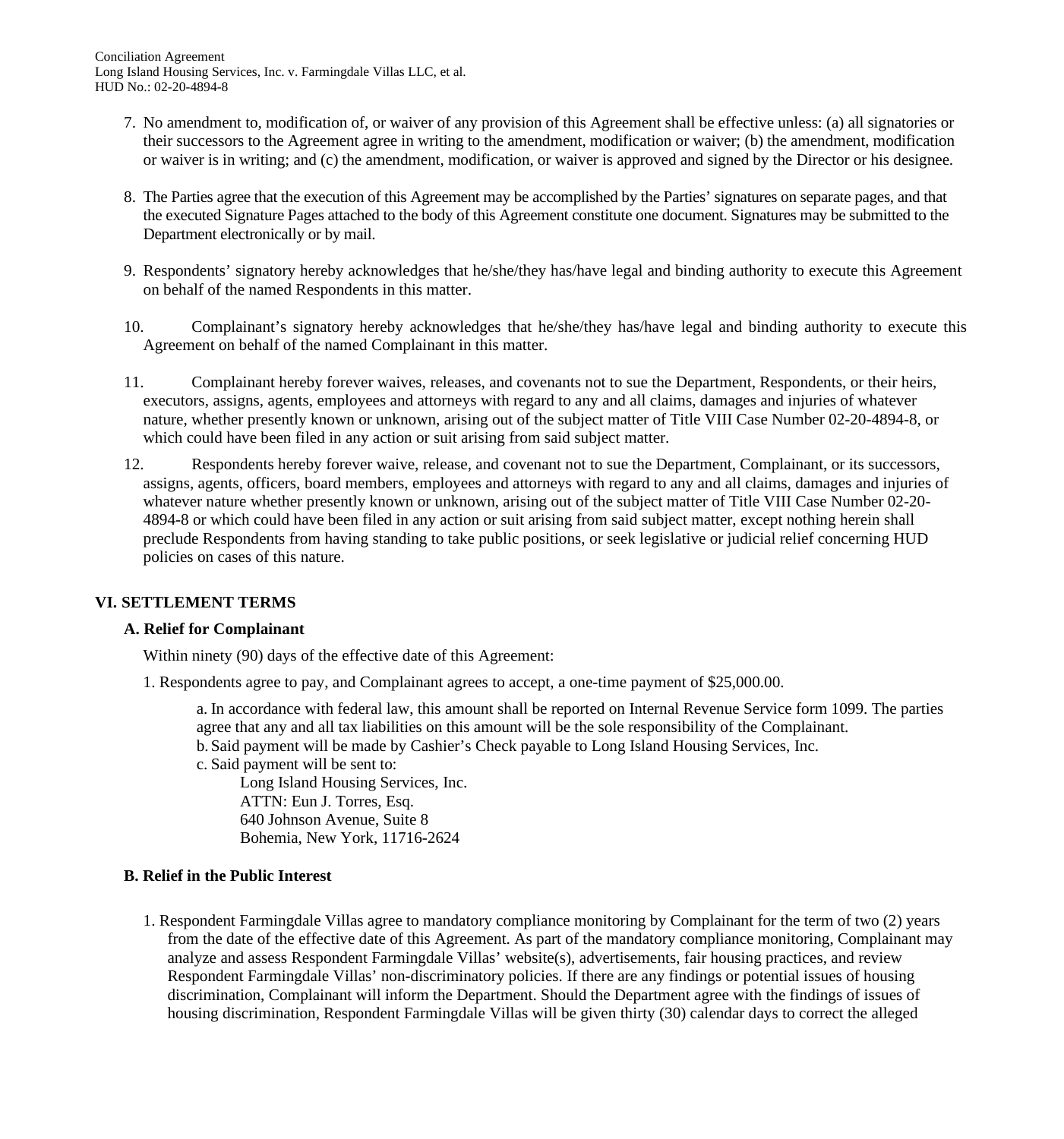discriminatory act. If Respondent Farmingdale Villas does not take a corrective measure after the notification of the violation, then Complainant will have the right to pursue any claims Complainant may have.

- 2. Respondent Farmingdale Villas agree to provide three (3) fair housing trainings to all Respondent Farmingdale Villas' employees who have contact with prospective and current tenants/applicants in the requirements of federal, state, and local fair housing laws. The first fair housing training must be conducted by December 31, 2020, and the name of the fair housing training provider must be approved by the Complainant, or fair housing training may be conducted by the U.S. Department of Housing and Urban Development. Complainant will attend the first training and address the issues that lead to this instant complaint. The second and third fair housing training must be conducted during Year 2 and Year 3 of this stipulation and must be provided to all Respondent Farmingdale Villas employees who have contact with prospective and current tenants/applicants in the requirements of federal, state and local fair housing laws. Respondent Farmingdale Villas agree to complete the Year 3 fair housing training at least ninety (90) days before the termination of this Agreement. All new employees who have contact with prospective and current tenants/applicants must participate in a fair housing training within thirty (30) days after beginning of employment.
	- a. For any fair housing training, Respondent Farmingdale Villas will notify Complainant twenty (20) business days prior of the date on which a training will be conducted to allow for the option of Complainant's attendance. Respondent Farmingdale Villas will maintain and provide the list of all attendee of the fair housing training for Year 1, Year 2 and Year 3 to Complainant within twenty (20) business days after the fair housing training. Respondent Farmingdale Villas must provide proof of fair housing training by all new employees who have contact with prospective and current tenants/ within twenty (20) business days after the fair housing training.
- 3. Within ninety (90) calendar days, Respondent Farmingdale Villas agree to prominently display the "Equal Housing Opportunity" logo at the office and on all of their documents related to real estate. Respondent Farmingdale Villas also agrees to include a statement on its real estate documents that Respondent Farmingdale Villas does not discriminate based on race, color, religion, national origin, sex, disability and familial status. This statement will include contact information for Complainant and/or the U.S. Department of Housing and Urban Development.
- 4. Within forty-five (45) calendar days of the effective date of this Agreement, Respondent Farmingdale Villas agrees to develop and maintain a non-discrimination policy that requires Respondent Farmingdale Villas and all employees to comply with federal, state and local fair housing laws. Complainant will provide Respondent Farmingdale Villas with a sample policy within ten (10) calendar days of the effective date of this Agreement.
	- a. The non-discrimination policy will be subject to review by Complainant. Respondent Farmingdale Villas will send the non-discrimination policy to the Complainant within forty-five (45) days of the effective date of this Agreement.
	- b. Respondent Farmingdale Villas will require that all current employees read and sign a copy of the nondiscrimination policy within ninety (90) days of the effective date of this Agreement.
	- c. Respondent Farmingdale Villas will require that all new employees read and sign a copy of the nondiscrimination policy within thirty (30) days after beginning of employment.
	- d. Respondent Farmingdale Villas will require that all its employees shall sign a copy of the non-discrimination policies every year for three (3) years; the records of which will be retained by Respondent Farmingdale Villas and sent to Complainant for a period of three (3) years.
- 5. Within forty-five (45) calendar days of effective date of this Agreement, Respondent Farmingdale Villas agrees to include the following in its rental application: "We are committed to equal housing opportunity. We do not discriminate based on race, color, religion, national origin, sex, disability (physical or mental), familial status, creed." Respondent Farmingdale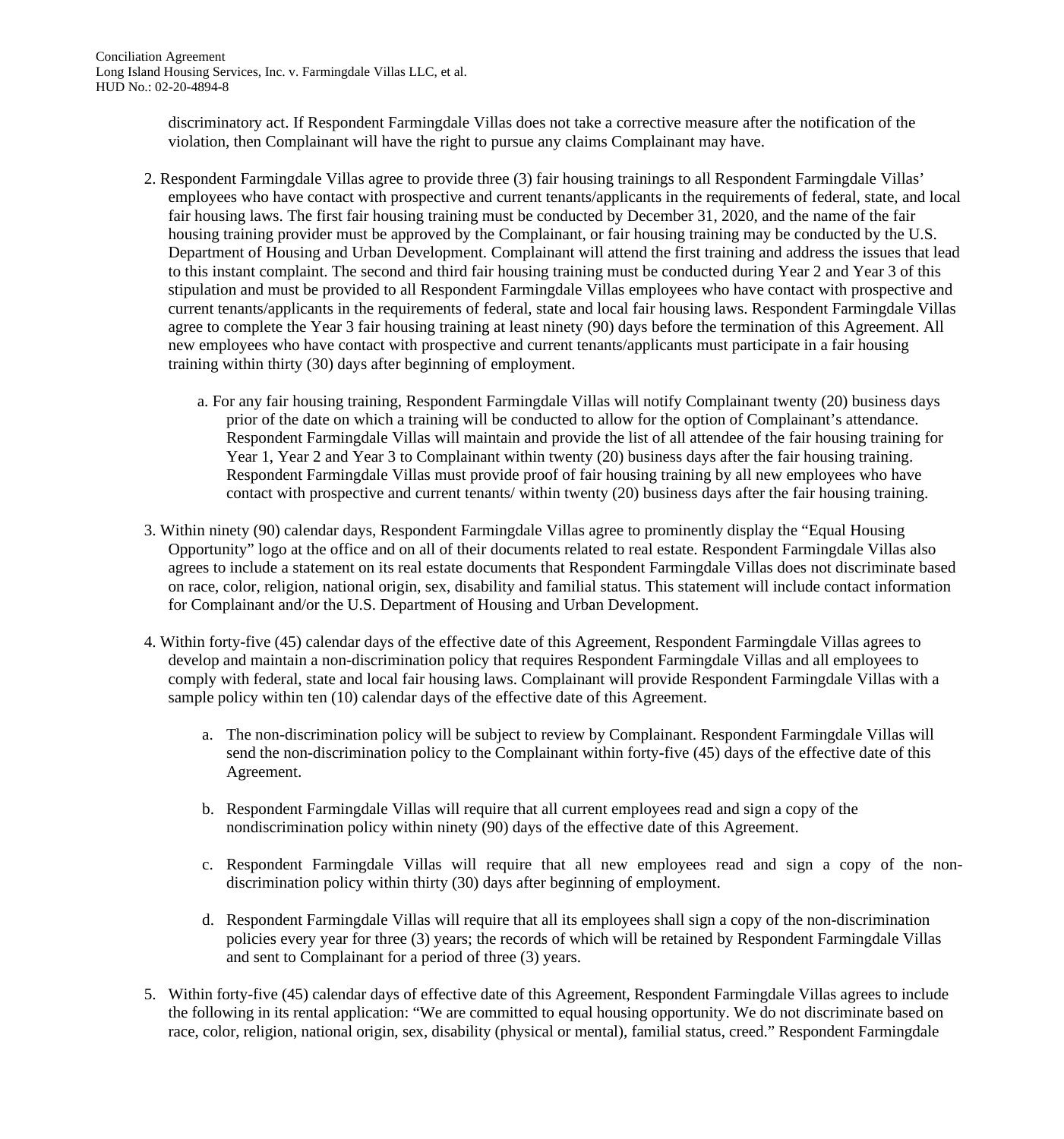Villas will also include the "equal housing opportunity" logo on the rental application. Respondent Farmingdale Villas agree to include the following information in its rental application: "If you feel that you may have been discriminated against by a landlord, housing manager/superintendent, any employees, broker or agents of the landlord or real estate broker/agent, you have the right to contact: Long Island Housing Services, Inc., 640 John Avenue, Suite 8, Bohemia, NY 11716; Telephone Number: (631) 567-5111; Website: www.lifairhousing.org."

# **COMPENSATION FUND**

- 6. Within 30 days of the Effective Date of this Agreement, Respondents shall deposit \$10,000 into a third-party interestbearing escrow account ("Compensation Fund"). The Compensation Fund shall be used solely to pay monetary claims to individuals who were denied housing, or received misinformation about the availability of housing, at Farmingdale Villas based on their race.
	- a. The Compensation Fund will remain in effect for a total of three (3) years from the date of its creation.
	- b. Within twenty (20) days of the Effective Date of this Agreement, and semi-annually for the entirety of the Compensation Fund's existence, Respondents will advertise the Compensation Fund in the Farmingdale Observer, or other local media sources with general distribution in Farmingdale, New York. Respondents will inform the Department of which media sources they will be advertising in within ten (10) days of the Effective Date of this Agreement. Respondents shall bear all costs associated with the advertising of the Compensation Fund. Advertisements shall direct potential victims to contact Respondents for information on how to file a claim.
		- i. Respondents will create a claim form ("Claim Form") to be completed by individuals who believe they were discriminated against by Respondents on the basis of race ("Claimant"). The Claim Form will address the following:
			- i. The race of the Claimant;
			- ii. When the Claimant inquired about housing at Farmingdale Villas;
			- iii. If the Claimant applied for housing at Farmingdale Villas;
			- iv. When the Claimant received a denial of housing from Farmingdale Villas, or why the Claimant did not apply for housing at Farmingdale Villas;
			- v. Proof the Claimant was otherwise qualified for housing at Farmingdale Villas;
			- vi. Why the Claimant believes s/he was denied housing, or received misinformation about the availability of housing from Farmingdale Villas on the basis of race; and
			- vii. A current mailing address.
		- ii. This Claim Form will be provided to Claimants within ten (10) days of the inquiry to Respondents regarding the Compensation Fund.

iii. Completed Claim Forms shall be returned to Respondents.

iv. Respondents will send Claim Forms to the Department within ten (10) days of receiving them. Claim Forms will be sent to:

> U.S. Department of Housing and Urban Development Office of Fair Housing and Equal Opportunity ATTN: Farmingdale Villas Compensation Fund Claim 26 Federal Plaza, Room 3532 New York, NY 10278

 v. The Department will notify Respondents when each Claim has been assessed and provide information to Respondents about the release of funds from the Compensation Fund to the Claimant. Claimants who were found to have been given misinformation about the availability of housing based on their race will receive a payment of \$200.00 from the Compensation Fund. Claimants who applied for housing and were denied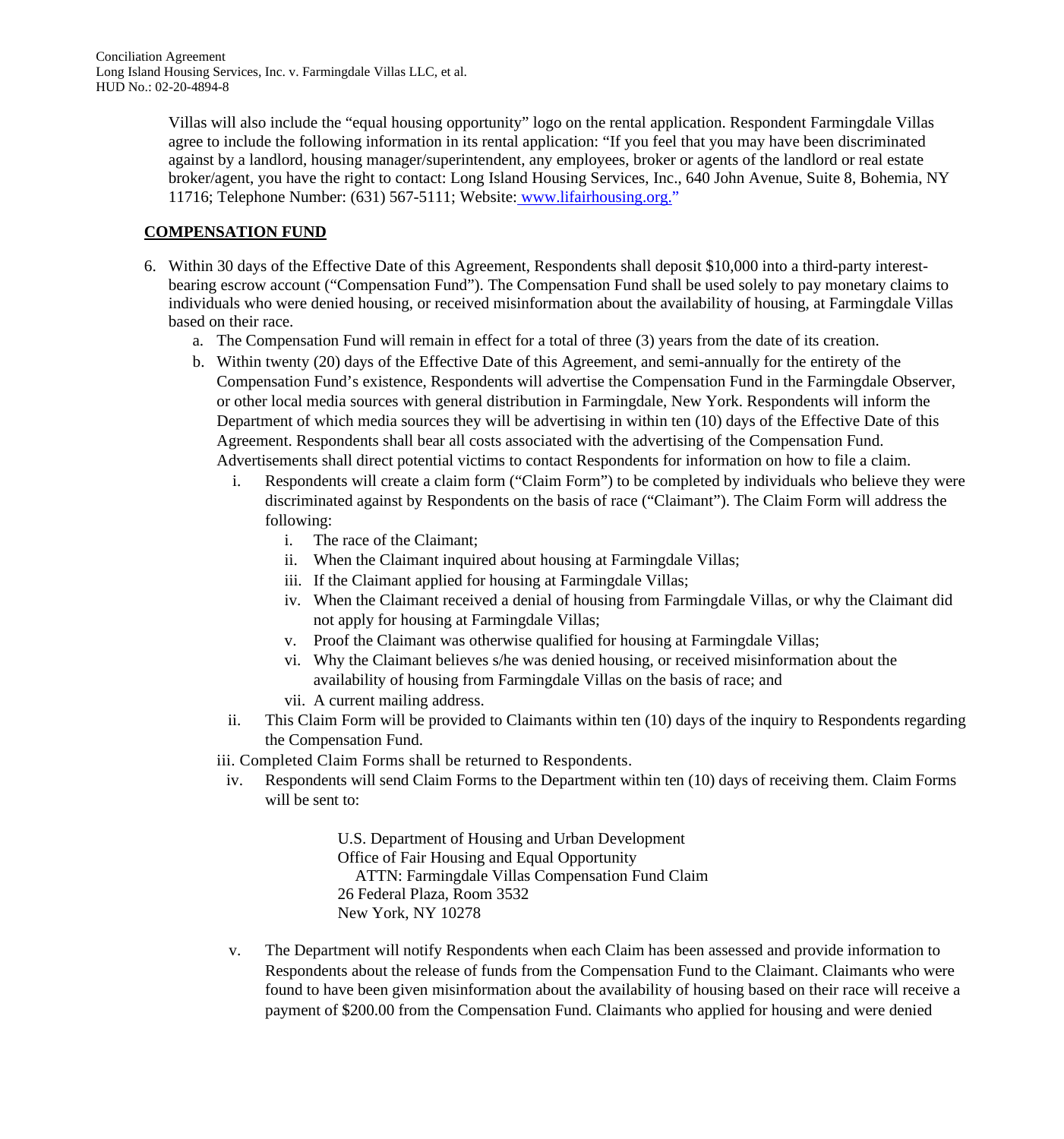based on their race will receive a payment of \$250.00 from the Compensation Fund. Respondents will maintain a list of all Claimants and whether their Claim Form was approved or denied.

- vi. Once the Department has notified Respondents to release funds to a Claimant, Respondents will release funds from the Compensation Fund to the Claimant within ten (10) business days.
- c. Within ten (10) days of the creation of the Compensation Fund, Respondents shall provide written certification of the \$10,000 deposit in said Compensation Fund to the Region II FHEO Director.
- d. Any interest that accrues to the Compensation Fund shall become part of the Compensation Fund and be used and disposed of as set forth herein.
- e. Any funds that remain in the Compensation Fund after the expiration of the three (3) year term will be returned to Respondents.

# **VII. REPORTING AND RECORD KEEPING**

- 1. Within ten (10) days of the effective date of this Agreement:
	- a. Complainant will provide Respondents with an example non-discrimination policy; and
	- b. Respondents will inform the Department of which media sources they will be advertising in
- 2. Within thirty (30) days of the effective date of this Agreement, Respondents will:
	- a. Deposit \$10,000 into a third-party interest-bearing escrow account ("Compensation Fund")
		- i. Within ten (10) days of the Creation of the Compensation Fund, Respondents will:
			- 1. Provide written certification of the \$10,000 deposit in said Compensation Fund to the Region II FHEO Director
- 3. Within forty-five (45) days of the effective date of this Agreement, Respondents will:
	- a. Develop and maintain a non-discrimination policy,
	- b. Send the non-discrimination policy to Complainant for review, and
	- c. Include the following in its rental application: include the following in its rental application: "We are committed to equal housing opportunity. We do not discriminate based on race, color, religion, national origin, sex, disability (physical or mental), familial status, creed." Respondent Farmingdale Villas will also include the "equal housing opportunity" logo on the rental application. Respondent Farmingdale Villas agree to include the following information in its rental application: "If you feel that you may have been discriminated against by a landlord, housing manager/superintendent, any employees, broker or agents of the landlord or real estate broker/agent, you have the right to contact: Long Island Housing Services, Inc., 640 John Avenue, Suite 8, Bohemia, NY 11716; Telephone Number: (631) 567-5111; Website: www.lifairhousing.org."
- 4. Within ninety (90) days of the effective date of this Agreement, Respondents will:
	- a. Send Complainant a Cashier's Check in the amount of \$25,000.00,
	- b. Prominently display the "Equal Housing Opportunity" logo at the office and on all of their documents related to real estate,
	- c. Include a statement on its real estate documents that Respondent Farmingdale Villas does not discriminate based on race, color, religion, national origin, sex, disability and familial status, and
	- d. Have all current Farmingdale Villas employees read and sign the non-discrimination policy
- 5. During the term of this Agreement, Respondents shall notify the Department of any formal complaint filed against them with a local, state, or federal agency regarding equal opportunity or discrimination in housing within ten (10) days of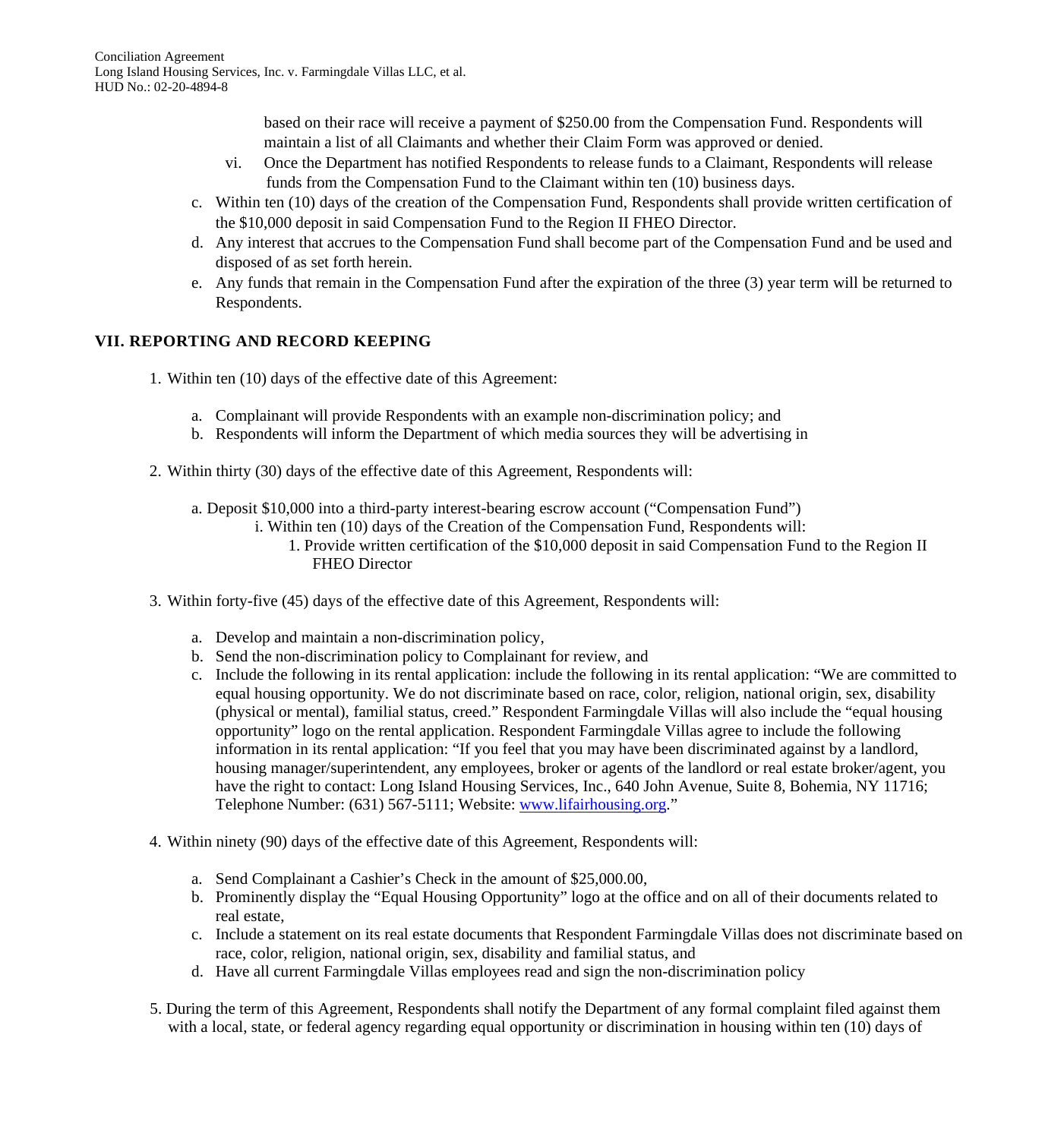receipt of any such complaint. Respondents shall provide a copy of the complaint with the notification to the Department. Respondents shall also promptly provide the Department with all information it may request concerning any such complaint and its actual or attempted resolution.

6. To document compliance with the terms of this Agreement, Respondents commit to provide the Department within seven (7) days after having fulfilled the last identified action in Sections VI. of this Agreement, with a letter certifying that all of the Conciliation's agreed conditions have been satisfied. It is further acknowledged that reporting requirements to HUD on completed actions will be strictly enforced.

All required notifications and documentations of compliance must be submitted to the Department as follows, unless otherwise indicated: Belinda Boxer belinda.boxer@hud.gov.

# **VIII. MONITORING AND COMPLIANCE**

The Department shall determine compliance with the terms of this Agreement. During the term of this Agreement, the Department may review compliance with this Agreement. As part of such review, the Department may inspect the Subject Property, examine witnesses, and copy pertinent records of the Respondents. The Respondents agree to provide their full cooperation in any monitoring review undertaken by the Department to ensure compliance with this Agreement.

# **. CONSEQUENCES OF BREACH**

Whenever the Department has reasonable cause to believe that the Respondents have breached this Agreement, the matter may be referred to the Attorney General of the United States, to commence a civil action in the appropriate U. S. District Court, pursuant to §§ 810(c) and 814(b)(2) of the Act. Pursuant to an order of the U.S. District Court Judge, attorney's fees may be awarded to the prevailing party.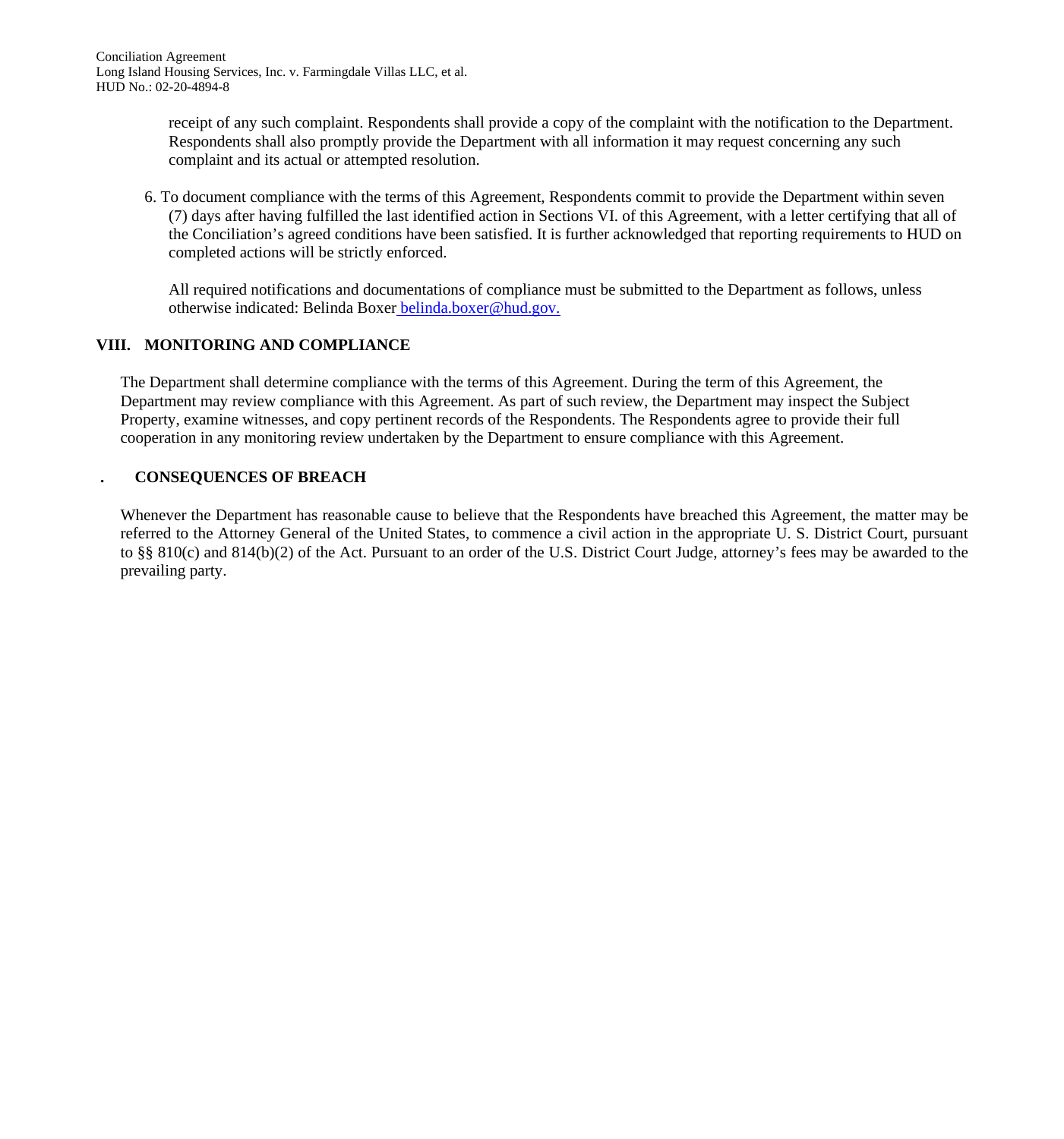Conciliation Agreement Long Island Housing Services, Inc. v. Farmingdale Villas LLC, et al. HUD No.: 02-20-4894-8

X. SIGNATURES

Long Island Housing Services, Inc. D to Complainant

APPROVAL

Belinda Boxer

<u>Belinda Boxer</u> Date Equal Opportunity Specialist Office of Fair Housing and Equal Opportunity

**Tang-Chi Yeh 5/22/2020** 

Tang-Chi Yeh, Esq. Date Branch Chief, Enforcement Branch Office of Fair Housing and Equal Opportunity

JoAnn Frey

Jo-Ann Frey Date **Date and Containing the Containing Containing Containing Containing Containing Containing Containing Containing Containing Containing Containing Containing Containing Containing Containing Containing Cont** Region II Enforcement Director Office of Fair Housing and Equal Opportunity

Jay Jolden

**Jay Golden** Date **Date** Date **Date** Date **Date** Date **Date** Date **Date Date Date** FHEO Region II Director Office of Fair Housing and Equal Opportunity

**5/22/20** 

**5/22/2020** 

**5/22/2020**